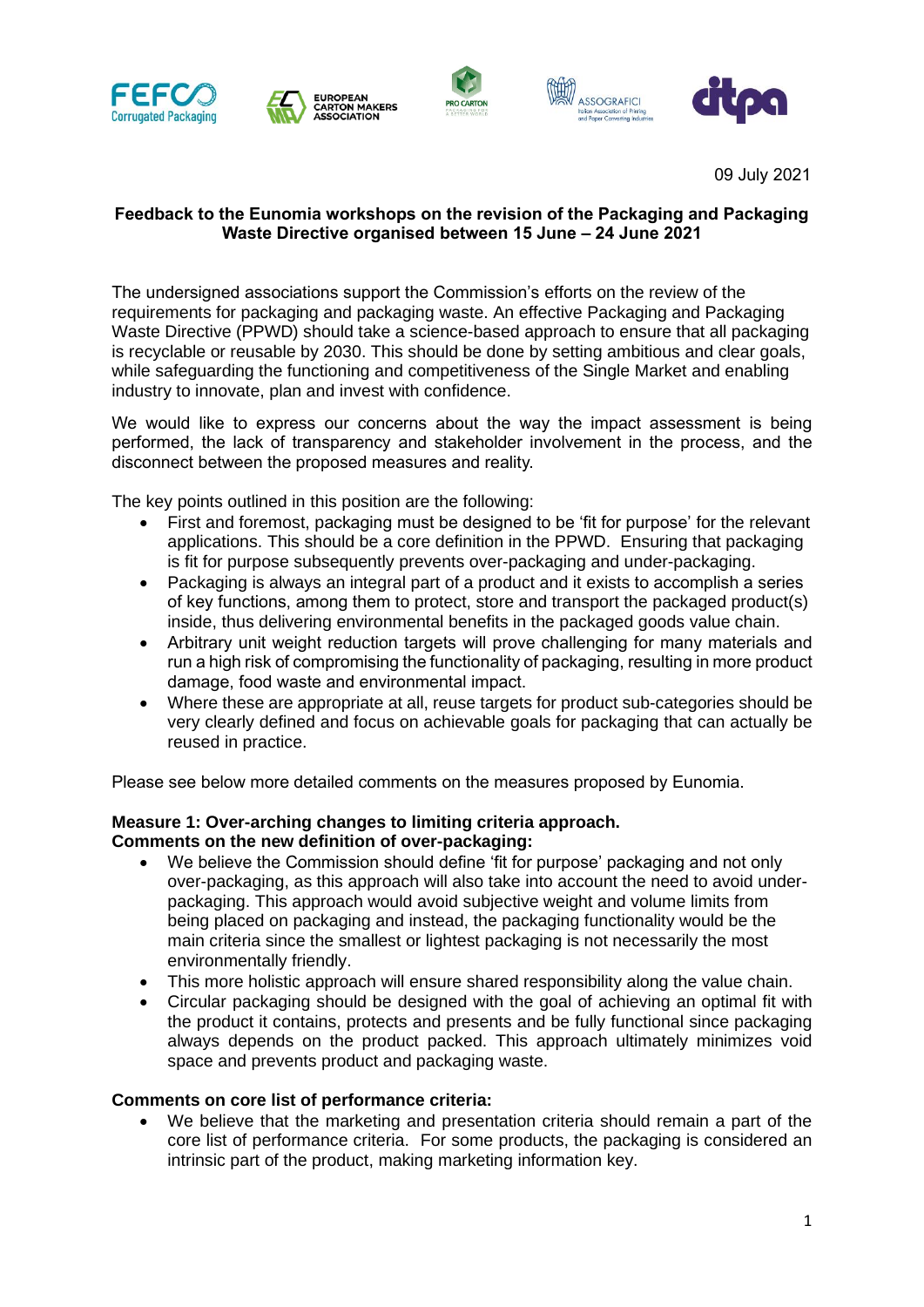









- Clear definitions are required regarding precisely what is meant by the so-called "information requirements for retailers and consumers" criterion versus what might be deemed to be the "product presentation and marketing function" and the "user/consumer acceptance function" which have been excluded as performance criteria in the latest suggestions from the consultants. This fundamental issue should not be left to an implementing measure.
- Packaging can provide valuable anti-counterfeit measures, reducing tax evasion and theft of intellectual property.
- Packaging conveys important information to the consumer about the packaged product. Studies show that 76% of purchasing decisions are made at the point of sale, thereby making the presentation of the product a crucial point in terms of consumer acceptance. In the case of food packaging, removing this criterion could create additional product loss, especially food waste.
- Marketing contributes to raising consumer awareness about which packaging is recyclable and which is not. It should therefore not be removed from the core list of performance criteria as it plays a crucial role in reducing product damage and waste, thus contributing to a lessened environmental impact.
- Additionally, packaging contributes to a healthier lifestyle and consumption habits considering modern household and societal trends by providing size-adaptable packaging and valuable information to consumers.

#### **Measure 2: Mandatory MS 'top down' % reduction targets (unit weight reduction target by material).**

- The proposed unit weight reduction targets will be very challenging for many materials and will compromise the functionality of packaging. Any additional targets should prevent market fragmentation and promote innovation.
- Reducing the weight of packaging does not necessarily guarantee that its environmental impact will be lessened. In fact, the carbon footprint could increase as a result of the production of light-weight packaging.
- The waste prevention targets should focus on the waste that cannot be reused or recycled. Reducing the volume or weight of packaging is counterproductive to the circular economy as a whole given that damaged products result in higher negative environmental impacts e.g. food waste, loss of damaged goods, use of primary resources or emissions to the environment.
- The target also conflicts with reuse targets due to the fact that a packaging structure may need to weigh more in order to be reusable and/or contain more recycled content. Preventive and reuse measures should be complementary, not contradictory.
- The paper and board industry has worked for years to lighten the packaging put on the market without compromising its functionality or endangering the quality of the product(s) it contains. In the UK, corrugated board weight has been reduced 15% from 2004 to 2020. In France, the average weight of corrugated board has decreased 16% since 1995 (see chart below). Overall, the corrugated board industry has achieved on average 10% decrease in the weight of cardboard since 1996. These improvements were a significant step for the industry and any further weight reductions in many applications are expected to be marginal.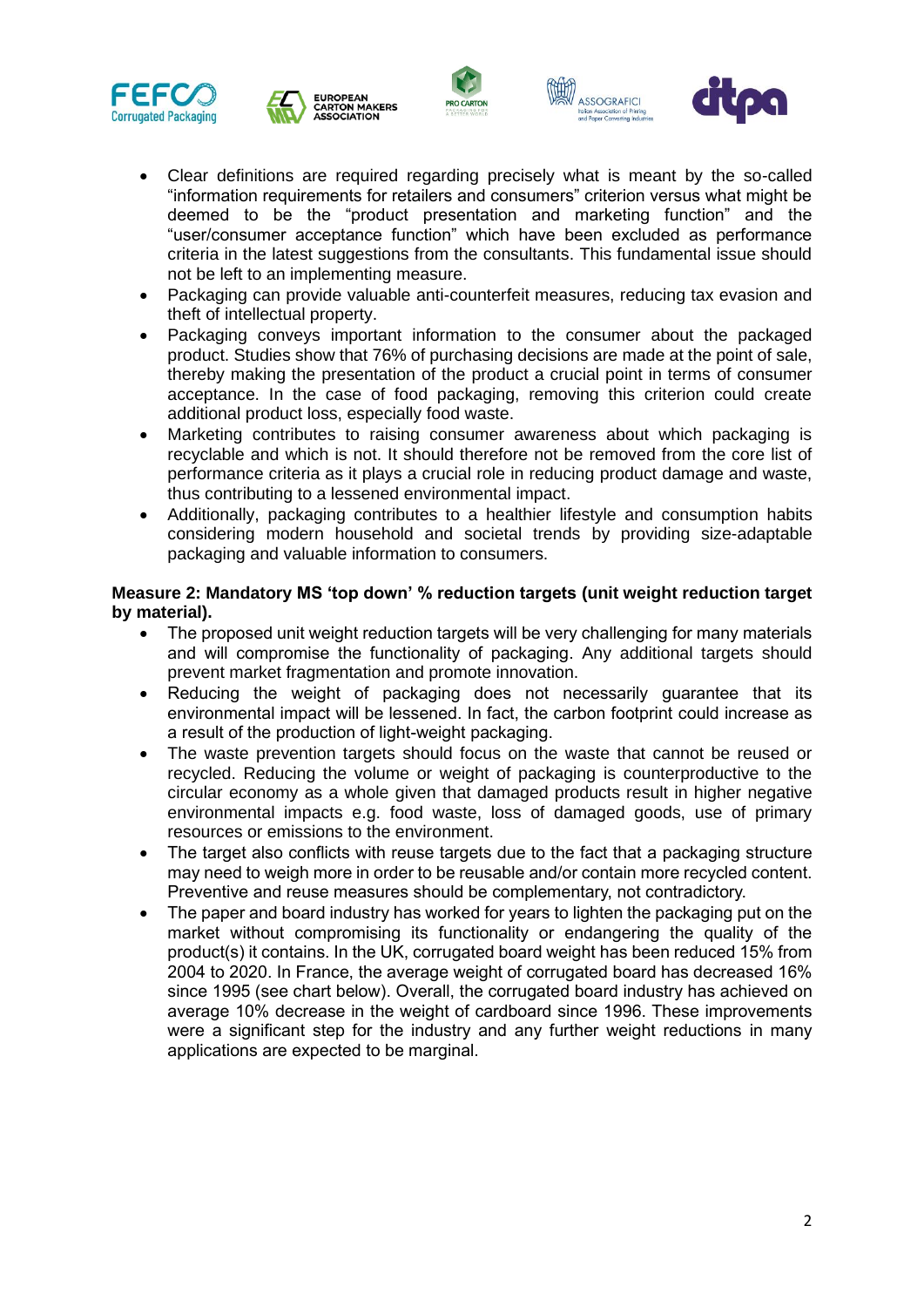

• Some goods (e.g. dangerous goods) are subject to specific regulations imposing certain rules and arrangements that impact packaging weight, which should not be overlooked.

#### **Measure 5: Void space threshold limit.**

- We believe that void space limits are not the solution. Each packaging solution should be evaluated on a case-by-case basis to maximise the functionality while minimising the impact, including void space. This is best achieved by a 'fit for purpose' design approach.
- Void space targets should be set as recommendations only (not mandatory) as these may have a significant impact not only on packaging manufacturers, but also on machine producers, e-commerce retailers and consumers. In many applications, a certain amount of void space is needed to ensure the protection of packaged items. Sometimes limits like 40% maximum void space will undermine the ability of a package to provide effective protection.
- Maintaining a large range of packaging sizes in stock is difficult for e-commerce retailers and distributors given the costs this would incur. When setting requirements such as those proposed, these extra costs and efforts should be taken into account.
- E-commerce retailers and packaging producers are already working to reduce and prevent avoidable void space in packaging. The EU's target should build on lessons learned and take examples from existing good practices.
- The fit for purpose guidelines of one of the biggest global retailers advise a void space of at least 70% for fragile products and 50% for non-fragile products to effectively avoid product damage. The EU's target should use the existing knowledge and expertise from retail which establishes 50% as a minimum void space limit.
- It should also be noted that experience shows that air as protection is an effective way to avoid product damage.
- The void filling material should be considered since limiting the void space could lead to an increase in the amount of fitments needed, subsequently increasing the quantity of packaging material used. The use of mono-material 'void fillers' could be beneficial to improving recycling of the full packaging solution.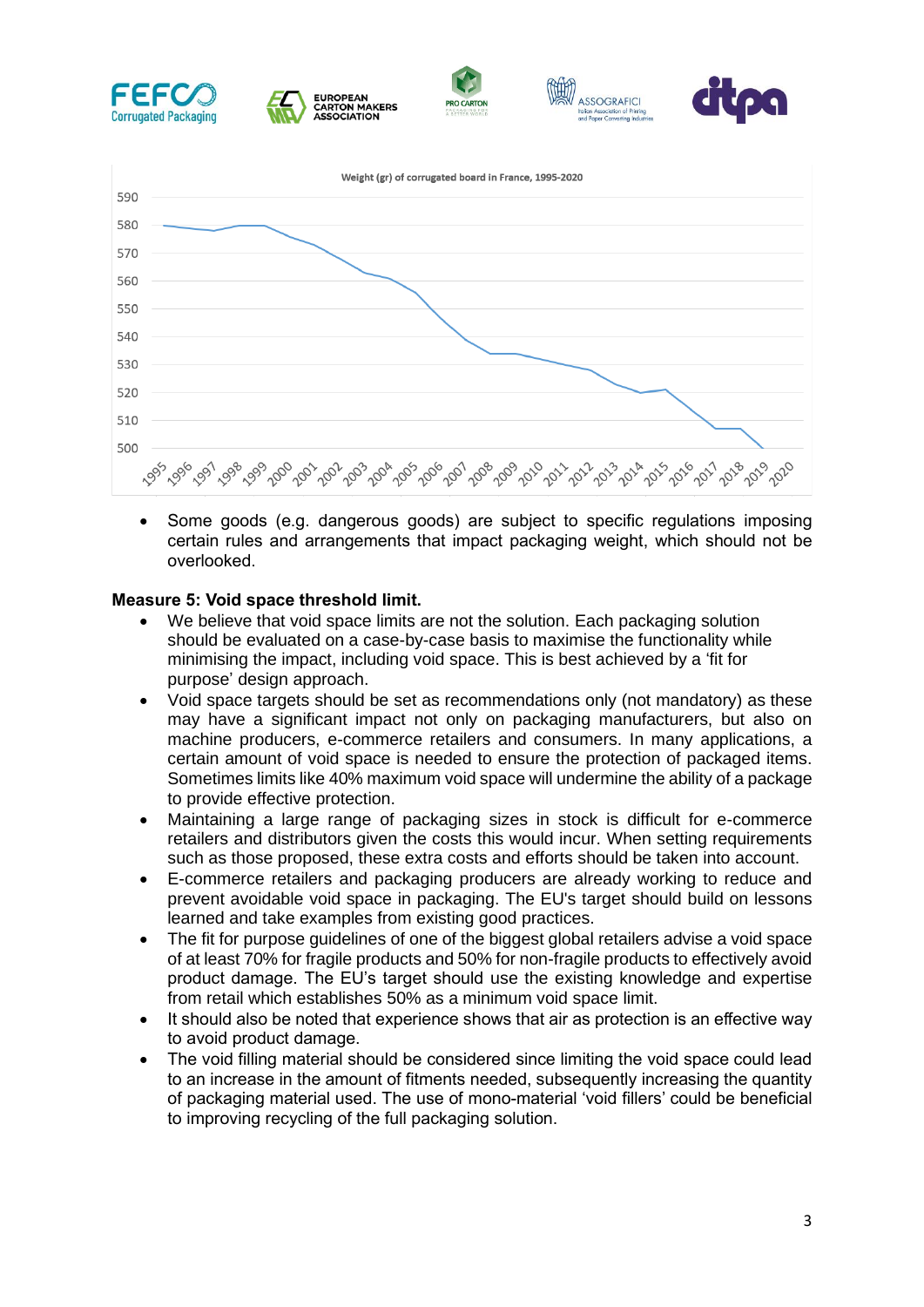









## **Measure 8: MS level 'bottom up' reuse targets.**

- The suggested targets for product sub-categories for primary, secondary and tertiary packaging are stated very broadly, leading to overgeneralization and a lack of clarity which will create confusion with the implementation of those measures and disrupt the single market.
- The categories should be more clearly defined or narrowed in order to establish more appropriate and realistic targets than the ones proposed. The absolute 100% target proposed in some product categories is unreasonable and unrealistic. Much greater flexibility is required in setting and applying targets and timeframes to enable users and manufacturers of packaging to identify the most appropriate packaging systems for each situation and allow time for adaptation and transition.
- Secondary and tertiary packaging play a very different role relative to consumer packaging used for Horeca and Grocery. The proposed classification does not clearly define where specific packaging applications fit within a category this will lead to misinterpretation.
- Transport packaging should not be considered as one general category since it includes packaging made from a range of different materials with varying environmental impacts. Given this, we recommend that the impact assessment evaluate the specific packaging in question, taking into account its environmental, societal and economic impact. This approach will allow for a more nuanced and realistic process to evaluate if reuse targets are needed and the expected efficiency.
- The Commission should consider the possible exclusion of some packaging products/packaging systems from re-use targets where scientific evidence demonstrates a low environmental impact.
- Based on global trade patterns, a significant share of the packaging items mentioned in the secondary/tertiary categories will be imported to Europe from outside of the EU, making it extremely difficult to guarantee reuse of the packaging and considering that the return logistic of empty reusable packaging will increase the overall environmental footprint. For example, electronic devices and white goods usually travel in fully recyclable corrugated containers, both within and outside the EU.

#### **Measure 9: MS 'top-down' reduction targets (overall reuse targets).**

- We support more general targets for all packaging defined at EU level which are realistic and established with a fair timeline.
- The measure should consider that some countries would have the capacity to reach these reuse targets while others would not. This must be taken into account in order to ensure an equitable distribution of the proposed reuse target.
- Fit for purpose packaging should be the primary ambition and driving innovation should support this as opposed to imposing overall reduction targets. We would question whether a target-based approach is the most effective way to drive changes in behaviour amongst consumers and logistic innovations, both of which are key drivers for increasing reuse in practice.
- Food safety aspects must be considered as well due to hygiene and safety requirements associated with the reuse of packaging.

#### **Measure 21: Updated to the Essential Requirements.**

• We fully support the ambition that all packaging should be recyclable or reusable. We also support the proposal that reusable packaging should also be recyclable and recycled in practice.